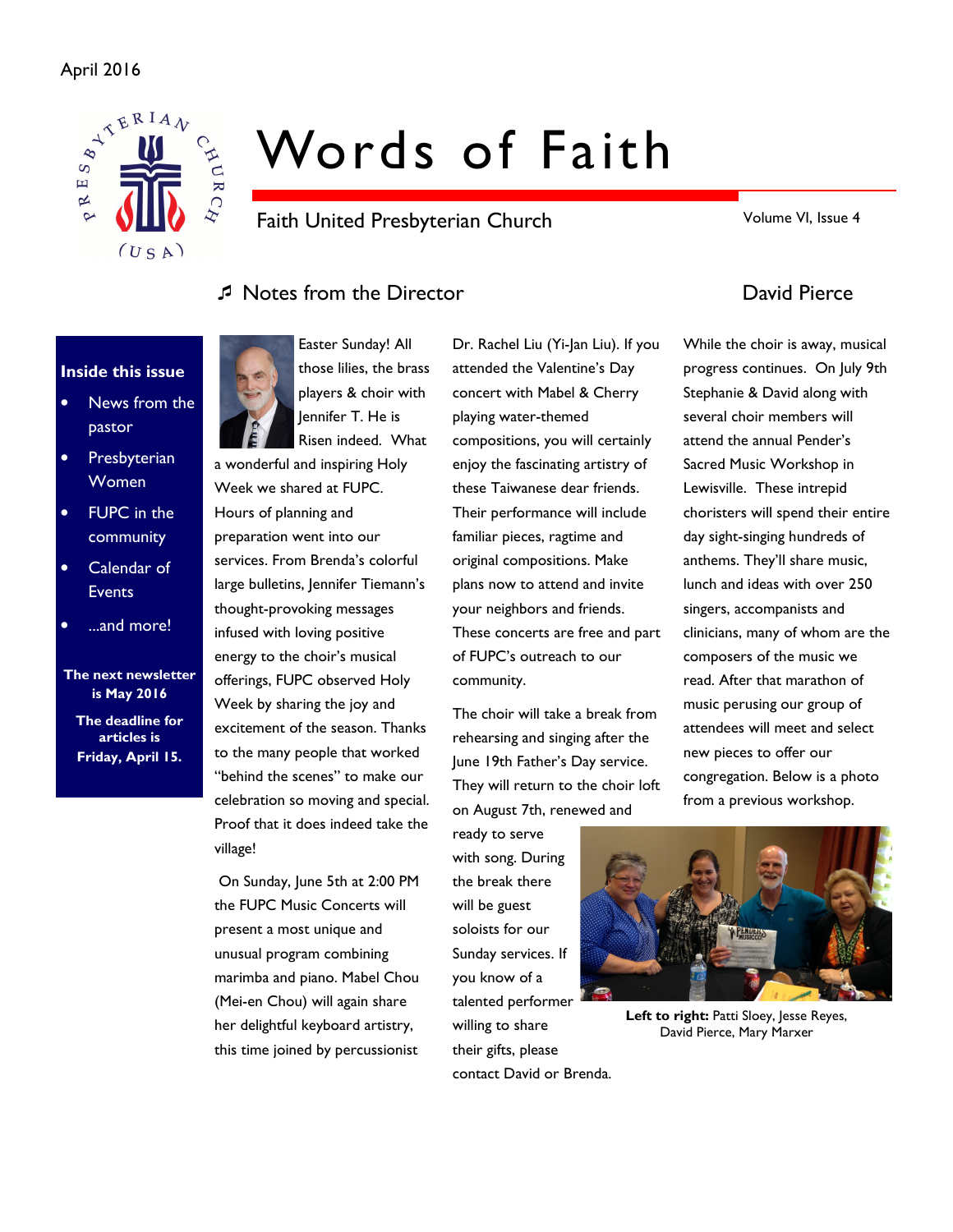### Presbyterian Women

Tuesday Morning Circle-2nd Tuesday, 10:30 am at the church, April meeting, Tuesday, 4/12. Circle moderator, Linnie Hinkle.

Thursday Morning Circle-2nd Thursday, 9:30 am at the church, April meeting, Thursday, 4/14. Circle moderator, Susie Wing.

Tuesday Evening Circle-3rd Tuesday, 7:00 pm in members homes. April meeting, Tuesday, 4/19. Circle moderators, Nadine Moser and Dottie Cogar.

The Starboard Stitchers continue to meet on the first Tuesday of the month, next on April 5 at 1:00 pm at the church. All are invited to come help them stuff fabric animals. These animals go to toddlers when they get their shots at the North Dallas Shared Ministries clinic.

# Session & Such



Session has a Called Meeting once a month for the purpose of meeting and receiving prospective new members. This month's Called Meeting is scheduled for

Sunday, April 10 at 10:15 a.m. They meet in the Pastor's Study in the office area.

The next stated session meeting is scheduled for Sunday, April 10 with Wayne Saunders leading devotional. The meeting will be at FUPC in double room #4 after worship.

# New Beginnings Gail Crumpler

For several weeks, four of us from Faith United have been participating in the Cabell Elementary after-school

program. When school is out for the day, some of the children whose parents work go to the cafeteria where they receive a snack, go out to play and then come in to do their



homework. That's when Alison Meier, Angela BEGINNINGS Penfold, Lois Duell and I come in on separate days from 5-6 to help with the homework. I

> think the other volunteers will agree with me that we are making a difference and forming bonds with these precious kids. If you would like to join us, let me know.

# Outreach & Evangelism National State of Mayne Saunders





The Outreach Committee will hold the next Community Breakfast on April 9 from 8 to10am. All are invited to stop by and share some pancakes and sausage plus great fellowship with not only our fellow members, but new friends from our community.



# Congratulations!

Notes & News from the Pews

An announcement of joy! Visitors, Ben & Lauren Hinely are proud parents once again. Lauren gave birth to a boy, John David (7 lbs. 15 oz.) on Monday, 3/21/16. Happy big sisters

are Emily and Sabrina. All are doing well.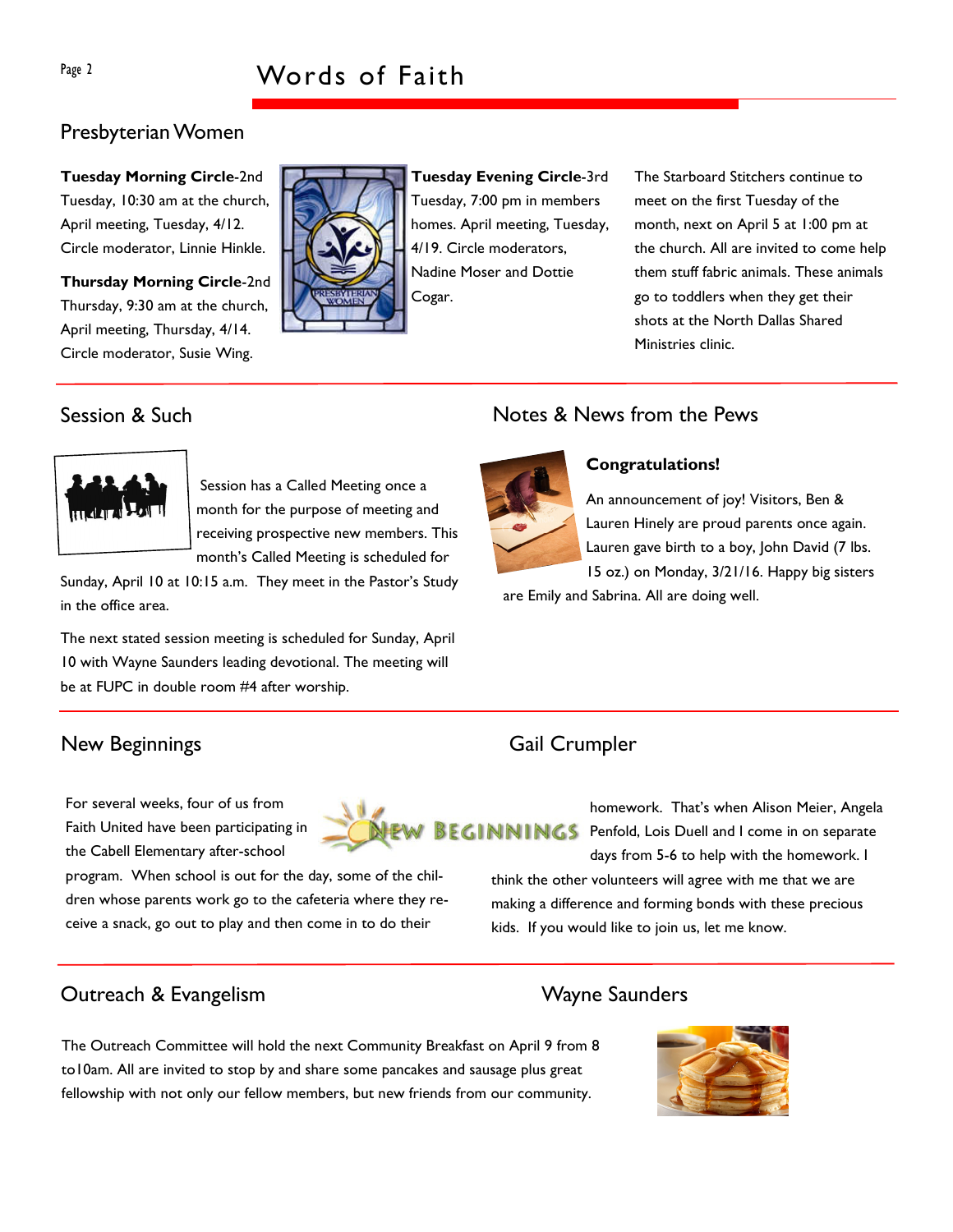### Volume VI, Issue 4

# Happy Birthday!

| ۰.<br>× |
|---------|
|---------|

|                | * Phoebe Higginbotham |  |  |  |  |  |
|----------------|-----------------------|--|--|--|--|--|
| <b>April 9</b> |                       |  |  |  |  |  |

- Earl Blackney
- Dixie Howell
- April 10 Doug Sparks April 11 Brenda Burkham April 13 **※ Scarlett Silva**

### April 19

- Richard Davenport
- David Bell
- April 22
- Floyd Coleman



# Prayer Concerns

### Prayers for:

- Oscar Bennedsen
- **Keith Daniels**
- Dale Durcholz
- Roger Jones
- ♥ Ray Kirchmeyer (David's brother)
- ♥ Lilas Kinch
- Shirley Kretchmar
- Sugie Maxfield
- Dorthea Sooby
- Alan Swope
- Dr. Byrne Williamson



Give ear, O Lord, to my prayer; listen to my cry of supplication. In the day of my trouble I call on you, for you will answer me. Psalm 86:6-7

### Rehab/At Home:

- Jimmie Beach
- Earl Blackney
- Lois Davenport
- Bobbie & J.R. Jones
- Henry Knight
- Joanne McKnight
- **Anne Mobley**
- Wanda Mosher
- **Clarice Mitchell**
- **Freddie Simmons**



# Weekly Bible Study **Rich Lewis Rich Lewis**

On Sunday, April 3 the Weekly Bible Study class will begin a new series of lessons. This will be a six week study based on a video series entitled **Ancient** Roads from Christ to Constantine. This is the story of how Christianity grew from Jesus to a small movement to the official religion of the Roman

Empire. The videos are well done and often visually stunning. There are lots of scenes from Israel, Turkey, Egypt, Greece and Italy. It is narrated primarily by Jonathan Phillips, a British historian. The sessions are:

April 3: Birth of a Faith which traces lesus' life, crucifixion, and resurrection.

April 10: The Great Missionary which is much of the story of Paul.

April 17: Age of the Apostles which follows Paul's third missionary journey and tells the story of the other apostles.

April 24: From Apocalypse to Heresies includes war in Jerusalem, John's writing of Revelation, and the heresies which threatened the early church.

May 1: Pagans and the Cult of Martyrs which goes to places where Christians were martyred and tells about the Roman pagan religion.

May 8: Constantine which covers the growth of Christianity and the conversion of Constantine which resulted in Christianity becoming the religion of the Roman Empire.

The class meets in room 4 at 9:30 on Sunday mornings.